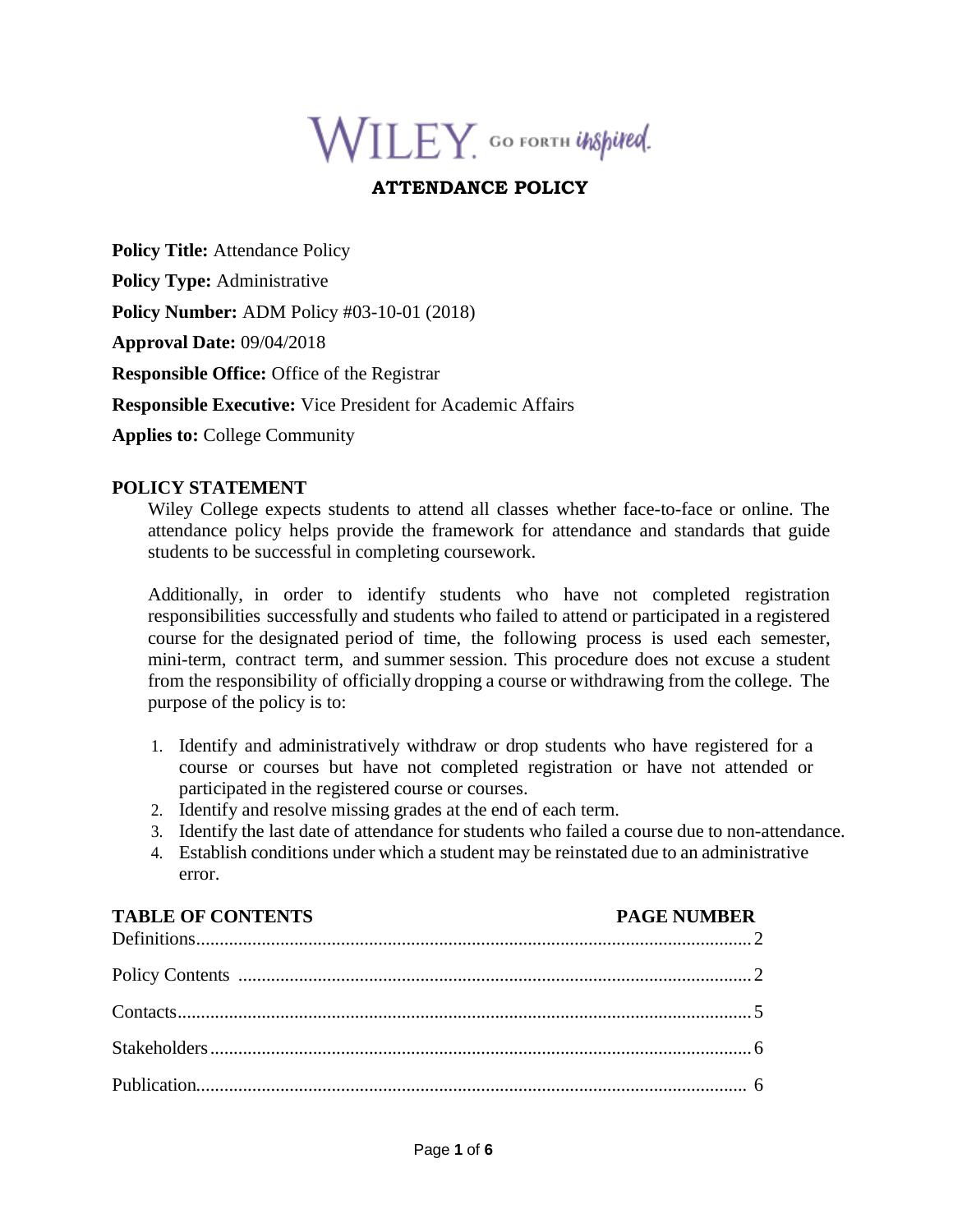## **DEFINITIONS**

Show - Attending a face-to-face (F2F) class or demonstrating attendance in a distance or online class before the end of the published census date (twelfth (12) day of class or equivalent for an abbreviated term) for that term. When completing the show/no show report, the last date of attendance should be documented.

No show - Failing or ceasing to attend a face-to-face (F2F) class or failing to demonstrate attendance in a distance or online class before the end of the published census date (twelfth (12) day of class or equivalent for an abbreviated term) for that term. When completing the show/no show report, the last date of attendance should be documented.

Census - The procedure of systematically recording the official count of student enrollment.

Official withdrawal – An official withdrawal refers to an action taken by a student to discontinue his/her enrollment at the college. A student or an administrator can administer the withdrawal.

Unofficial Withdrawal – Occurs when a student does not attend any classes and stops participating in any academic activities beyond the date he/she lasted attended classes. Only an administrator can administer the withdrawal.

## **POLICY CONTENTS**

## **Class Attendance**

Class attendance is regarded as an obligation and is important to the attainment of the educational goals of students and the College. Students are required to be on time and to attend classes regularly. Attendance should be captured three time during the semester: census, mid-term, and finals. If a student has an "F" grade administer during mid-term or finals, the last date of attendance should be noted. Each instructor must keep accurate and permanent records of class attendance to support grades awarded. The attendance policy is included in the course syllabus and explained at the beginning of each semester by the instructor.

Faculty will log in Canvas daily to record attendance for students on their roster. On the twelfth day of census, instructors will log into the grade portal in JICS and post a "no show" ("NS") for students who fail or cease to attend a face-to-face (F2F) class or failing to demonstrate attendance in a distance or online class before the end of the published census date (twelfth (12) day of class or equivalent for an abbreviated term) for that term. For faculty teaching online courses, place an "NS" for those whom have not logged into the course, not visited any section, not completed any assignments, or has not contacted the instructor. If a student attends class at least once, the student will be counted as present on the twelve day of census. The Office of the Registrar will send a report to the Vice President, Deans, Department Chairs, and Faculty of those students who have been marked "No Show" for verification of accuracy by the end of the business day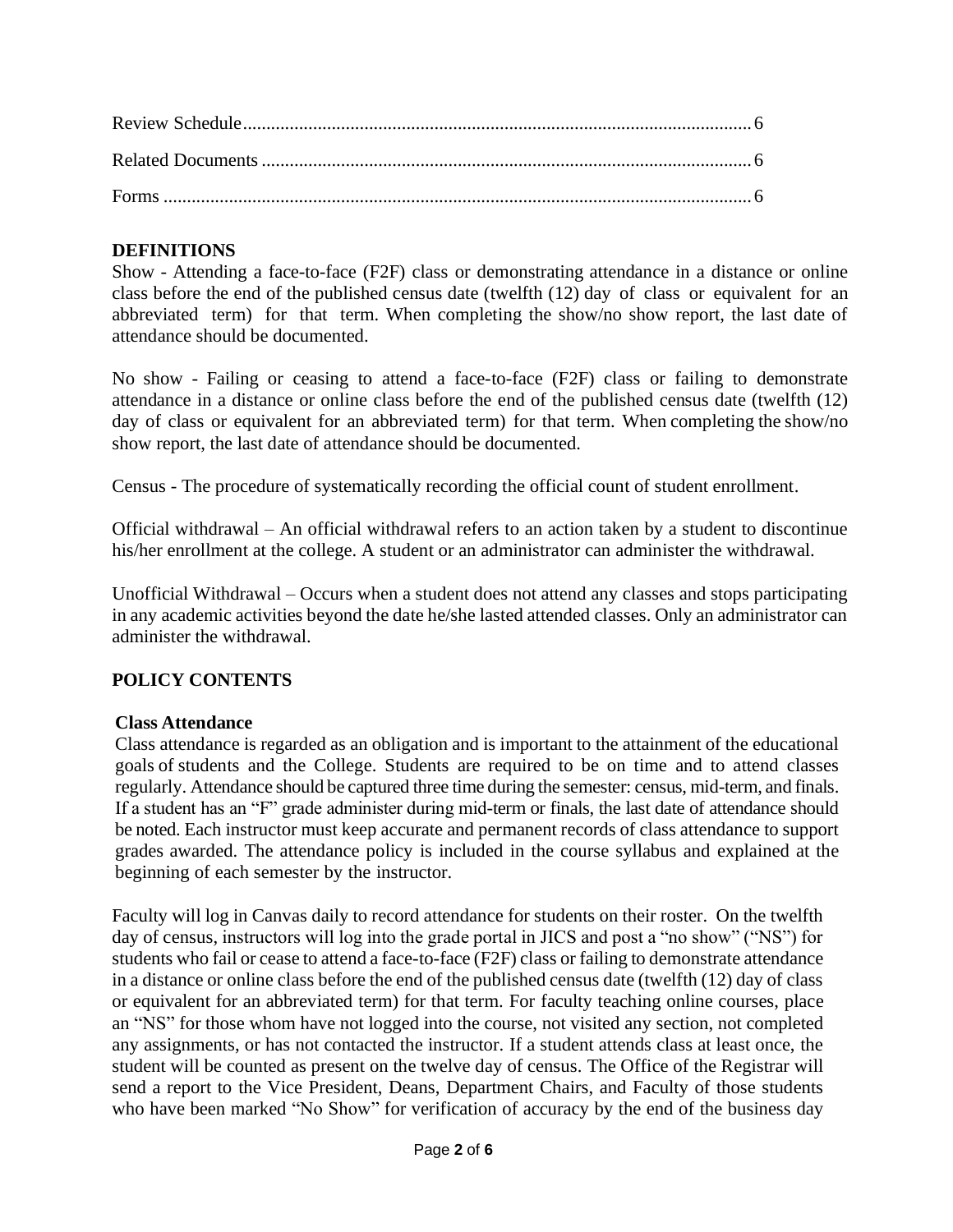on the first day following the census date.

The Dean of Students, Vice President for Academic Affairs, and Vice President for Student Affairs and Enrollment Management and may excuse a student's absence from any class or attendance-required function of the College. Once an administrator has excused a student's absence, the student should submit all notes or documents issued by physicians, parents, college nurse, athletic program, and other materials documenting justification on a timely basis (maximum of one week following an absence) to the instructor on record.

Students are allowed a maximum of one unexcused absence for each semester hour credit for the course. For example, if the course offers three semester hours of credit the student will be allowed three unexcused absences. An absence due to a student representing the College, when properly documented prior to the absence, is an excused absence.

A student, who misses 20% of the scheduled class meetings will receive a failing grade for the course that offers three semester hours of credit (unless excused according to the procedures and standards described above): for classes meeting 3 days per week, 9 days = 20%; for classes meeting two days per week, 6 days =  $20\%$ ; for classes meeting one day per week, 3 days =  $20\%$ . Students who attend a 4-hour class one day a week at the Shreveport Fire and Police Academy (6:00-10:00 p.m.) will receive a failing grade if they miss 1 day (20%) unless excused according to the procedures and standards described above.

Absence from class, excused or unexcused, does not relieve any student of the responsibility for completing assignments and being familiar with the material covered in class. The student is responsible for arranging for make-up work with the instructor of record prior to the absence or departure from campus.

Students must make arrangements with their teachers for making up missed classes, prior to the class absences. Instructors are obligated to assist students who: (a) identify themselves as college representatives from the start of the course, (b) make arrangements for excused absences prior to the period(s) missed and (c) meet the agreed upon documented conditions. Failure to meet agreed and documented conditions removes the excuse and the absence becomes counted as unexcused.

## **PROCEDURES**

## **Beginning of the Semester Course Enrollment Verification and Attendance Reporting**

Faculty are required to confirm that each student who is attending a face-to-face class or demonstrating attendance in a distance or online class is properly registered for that course**.**

#### **A. Academic Units**

1. Daily faculty will log in to CANVAS to record attendance for students on their roster. On the twelfth day of census, instructors will log into the grade portal in JICS and post a "no show" ("NS") for students who failing or ceasing to attend a face-to-face (F2F) class or failing to demonstrate attendance in a distance or online class before the end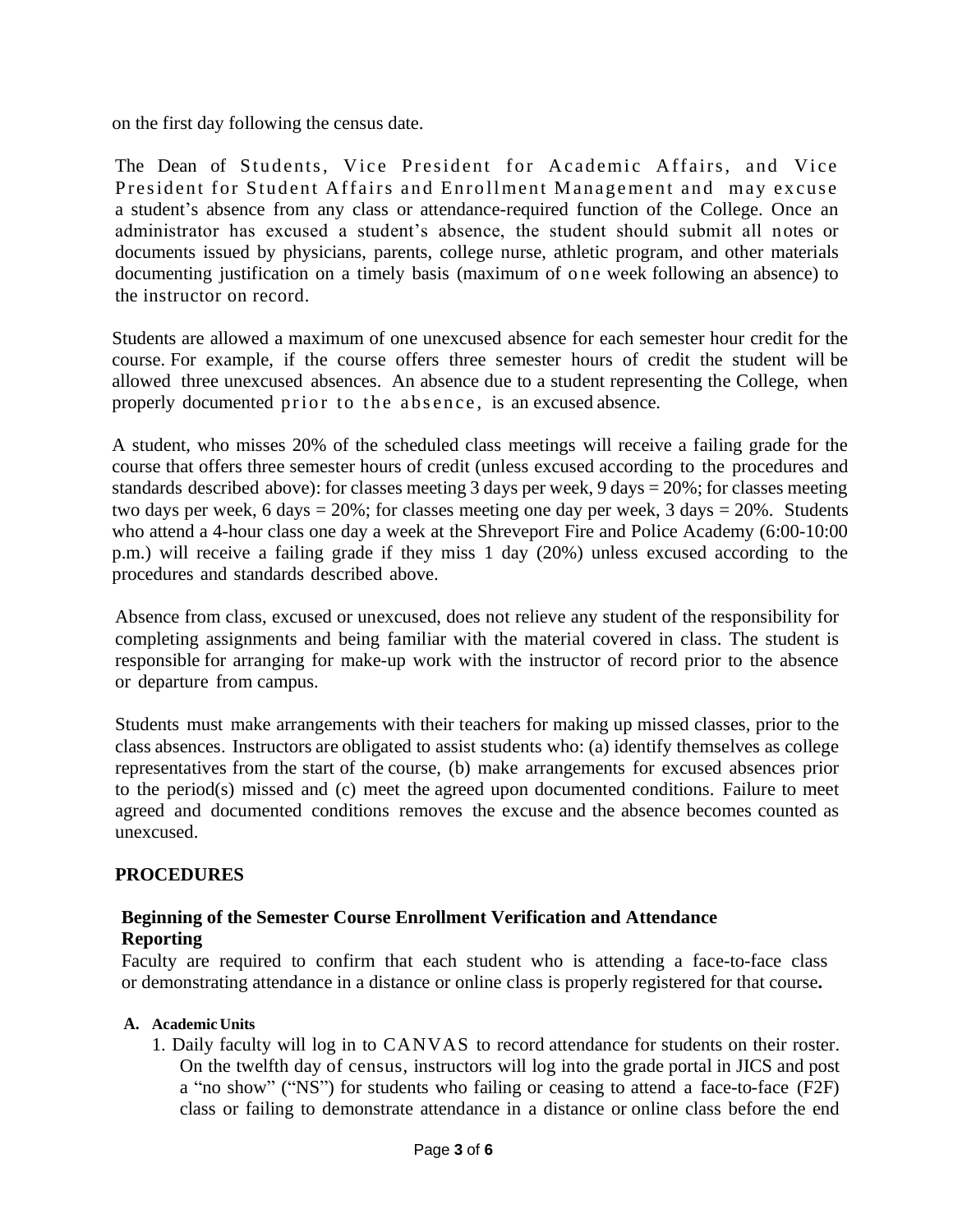of the published census date (twelfth (12) day of class or equivalent for an abbreviated term) for that term. If a student attends class at least once, the student will be counted as present on the twelve day of census.

2. For Faculty teaching online courses, place an "NS" for those whom have not logged into the course, not visited any section, not completed any assignments, or has not contacted the instructor. The Office of the Registrar will send a report to the V ice Pres ident for Academic Affairs, Deans, Department Chairs, and Faculty of those students who have been marked "No Show" for verification of accuracy by the end of the business day on the first day following the census date. If a student attends class at least once, the student will be counted as present on the twelve day of census.

## **B. Office of the Registrar**

- 1. The Registrar will review the lists of all submitted "no shows" (NS) to determine if there are any inconsistencies with attendance.
- 2. The Registrar will drop any student listed as "no show" from the appropriate class.
- 3. The Registrar will notify the Business Office of the students who are reported as "no shows."
- 4. The Registrar will respond to roster files and correcting errors for the purposes of the Title IV enrollment reporting regulations and requirements within 15 days, correct errors within 10 days, and certify enrollment data at least every 2 months (updated every 30-60 days to the [National Student](https://nslds.ed.gov/nslds/nslds_SA/) Loan [Data System for](https://nslds.ed.gov/nslds/nslds_SA/) Students).

# **C. Office of Financial Services**

- 1. Student Accounts will monitor JICS for automatic charge adjustments occurring within the current term.
- 2. Student Accounts will update JICS to adjust charges if changes are occurring outside of current term.

# **Midterm Advisory Grading and Non-Attendance Reporting**

Faculty must assign a Midterm Advisory grade to record a student's performance midsemester or the term's equivalent. An official grade must be assigned for all students listed on the midterm grade roster and a last date of attendance must be recorded for all students.

## **A. Academic Units**

- 1. Each course instructor must input Midterm Advisory grades through JICS, print a midterm advisory grade roster, and submit a signed copy of the midterm advisory grade roster to the department chair or program director by the last day to report midterm advisory grades.
- 2. When the grade of "F" is assigned, the faculty must record the last date of attendance in JICS and the grade roster.
- 3. Faculty is expected to have appropriate documentation of the student's academic activities (e.g., assignment, quiz, examination, etc.) in the course as well as a last date of attendance.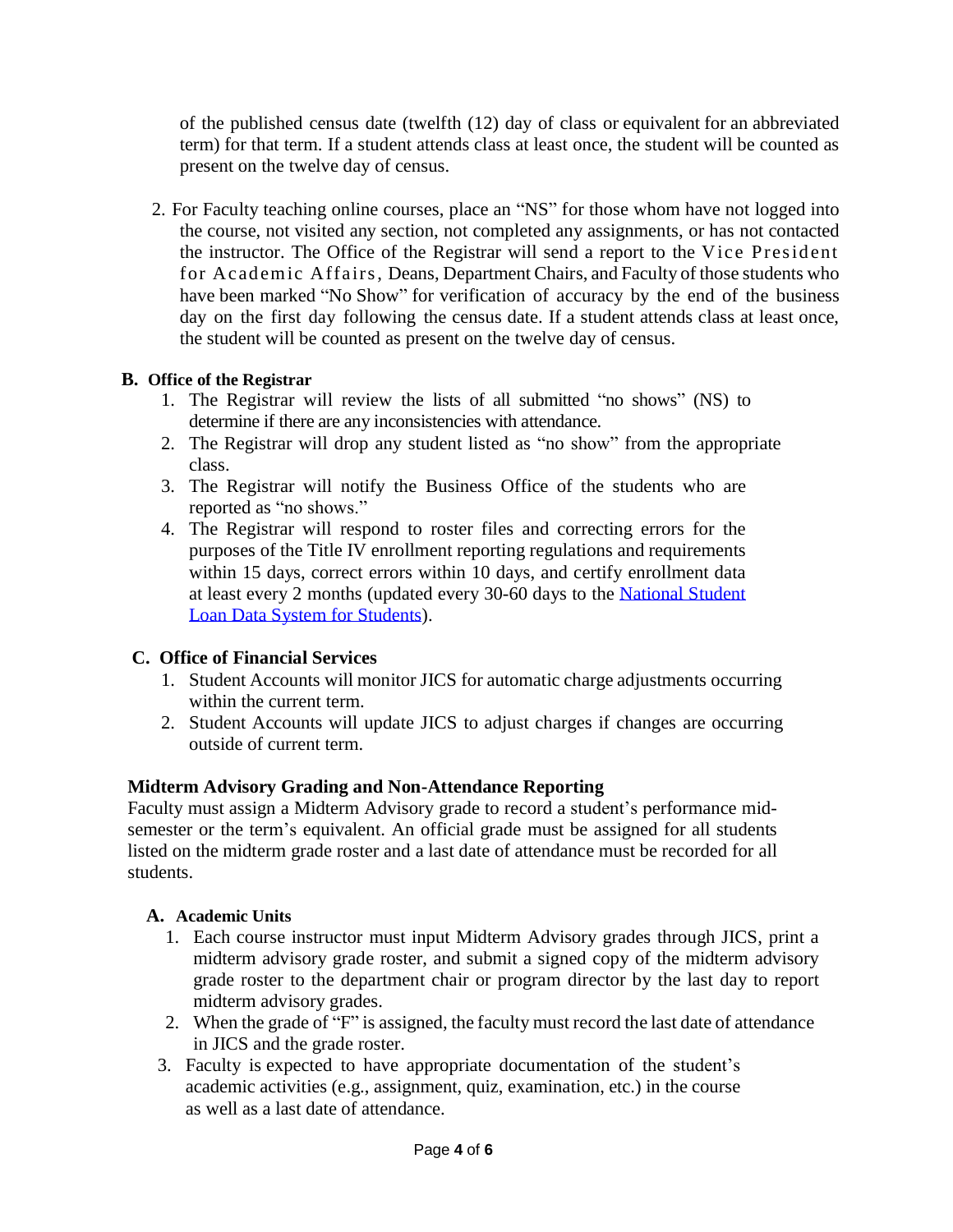#### **B. The Office of the Registrar**

- 1. The Registrar will review the class rosters to identify students who have not attended any of the registered classes by midterm or the term's equivalent.
- 2. The Registrar will use the Registration Module screen of the Student Information System (JICS) to detail the specific class, place an "NS" in appropriate status box, enter the correct status date of non-attendance for any student who has never attended or demonstrated attendance in a registered class, and update changes.
- 3. The Registrar will notify the Financial Aid Department to adjust charges accordingly.

#### **C. Office of Financial Service**

- 1. Student Accounts will monitor the SIS (JICS) for automatic charge adjustments occurring within the current term.
- 2. Student Accounts will be notified by the Registrar to adjust charges if changes are occurring outside of the current term.

A student will be dropped from a course for non-attendance or non-payment by the census date.

#### **Course Reinstatement**

A student can be reinstated into a course from which he or she has been administratively withdrawn or deleted**.** However, the burden of proof rests with the student when seeking course reinstatement or challenging removal due to non-attendance.

- 1. The student must formally request reinstatement in writing to the Office of the Registrar. Documentation for such a request requires a supporting statement of continuous enrollment and an explanation of circumstances surrounding the change from the course instructor with approval from the department chair, dean, and Vice President of Academic Affairs.
- 2. The request must be submitted to the Office of the Registrar within one week of the Census date or the equivalent for a term or session; otherwise, the request will not be honored. The student and the academic department should maintain copies of the written request and supporting documentation until a final decision has been rendered.
- 3. The Office of the Registrar will use the Registration Module screen to detail the specific course and check the date of the deletion.

PLEASE NOTE: The Registrar will not honor requests to retroactively withdraw students from individual courses or initiate the refund of fees to those who do not follow official College procedures to "drop" courses. The deadline for receiving refunds for dropping courses and the guidelines governing tuition refund for withdrawing from the College are published in the Academic Calendar on the College website. Petition for Change to Academic Records appeals may be submitted when a student requests that the Office of the Registrar reviews extenuating circumstances related to improper withdrawal. Tuition appeals will not be approved for minimal attendance in a class. Valid reasons to grant an appeal are outlined on back of the Petition for Change to Academic Records form.